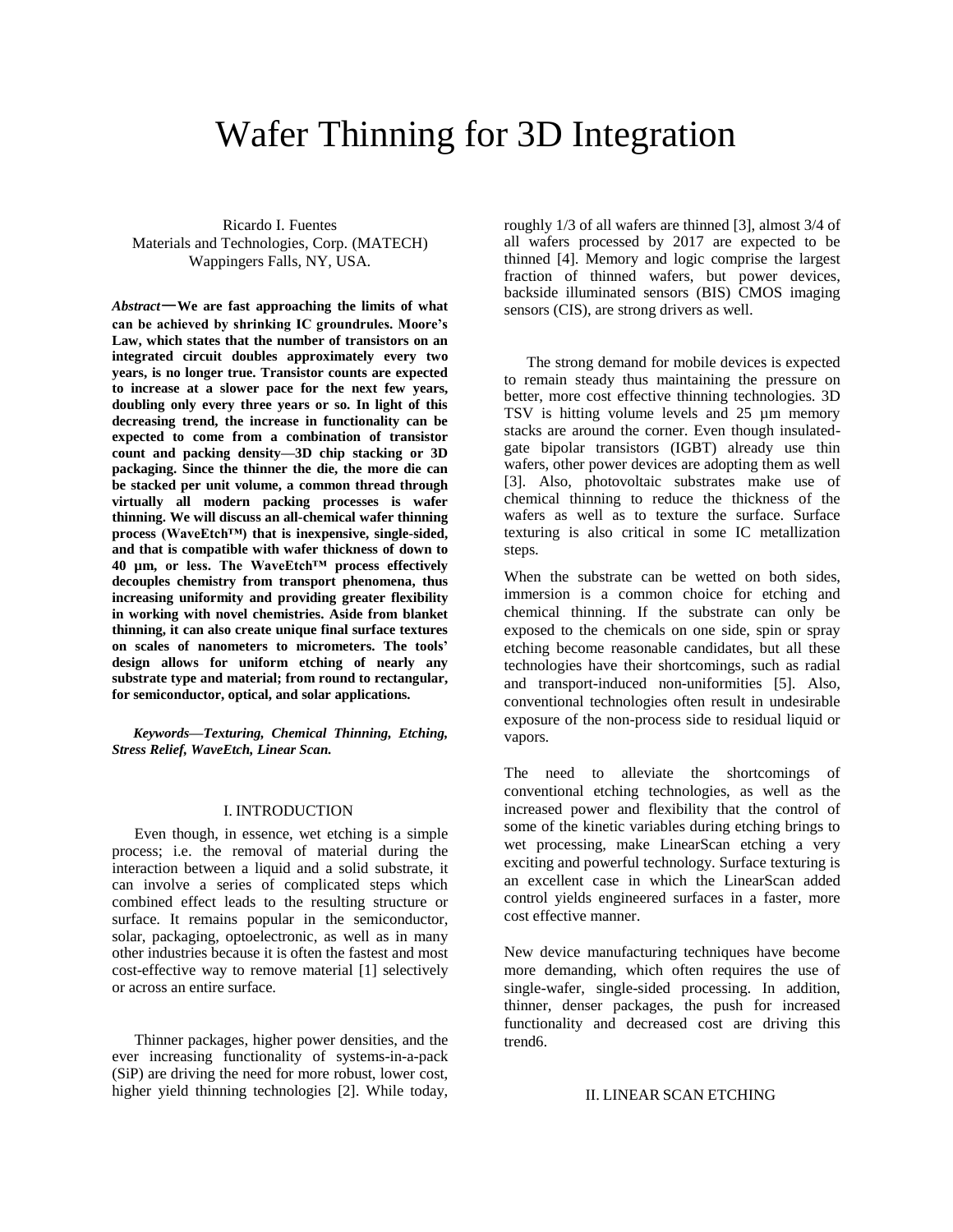The WaveEtch™ LinearScan™ etching technology provides high uniformity as well as true single-sidedness on ultra-thin, large substrates [7,8]. It addresses the main shortcomings of conventional wet processing by providing a consistent and uniform supply of chemicals throughout the liquid-solid interface while making available an orthogonal path for the byproducts, such as gases and vapors. Exposure of every surface element to the same chemical and transport environment makes the process intrinsically uniform (Fig. 1). The solid-liquid interface (boundary layer) is not subject to speed gradients, convection, or other transport-related gradients that may cause variations in its thickness and its concomitant impact on uniformity. The system eliminates virtually all transport-related and centrosymmetrical non-uniformities, which plague spin/spray and immersion processes. Reactants enter the reaction zone through the bottom of the pool, while the byproducts exit in a plane parallel to the substrate surface; this delays solution saturation, extends bath life, and insures a consistent supply of fresh chemicals to the surface. The substrate is not immersed, but merely put in contact with the top of the pool's meniscus, as also illustrated in Fig. 1.

Most chemistries used with these processes do not require surfactants and are used in smaller volumes at lower flow rates, allowing for more efficient chemical usage [9].Together, these features lower chemical usage and its associated purchase and disposal costs, as well as often easing environmental regulatory compliance, resulting in overall production and costsof-ownership reduction.

LinearScan etching processes are size- and shapeindependent. Since all areas are exposed to the same chemical and transport environment, the size and shape of the substrate are largely irrelevant. A process developed for a given substrate geometry, can be readily used for another substrate geometry, thus making product process migration effortless and cost effective. These systems naturally accommodate odd, noncircular, thick shapes, and structures larger than 300mm.

# III. ORTOGONAL PATHS AND SURFACE EVOLUTION

LinearScan technology allows increased control over events that influence surface development which is crucial in the formation of textured or engineered surfaces. The separate, orthogonal paths that reactants and by-products (including gaseous byproducts) take during linear scan etching as well as the control over the time chemicals are in contact with the surface



**Fig. 1.** Schematic representation of the LinearScan process depicting the substrate material being removed by the etching process (held process side down), as well as the orthogonal paths of the reactants and the byproducts. The shaped flow of gas (DynamicConfinement), preventing the encroachment of fluid and vapors onto the non-process side (top), is also shown N2. Material removal (etching) occurs as the wafer is being gently scanned over a narrow pool of chemicals. Note the different paths the reaction byproducts take to avoid interference with the supply of fresh reactants to the reaction zone.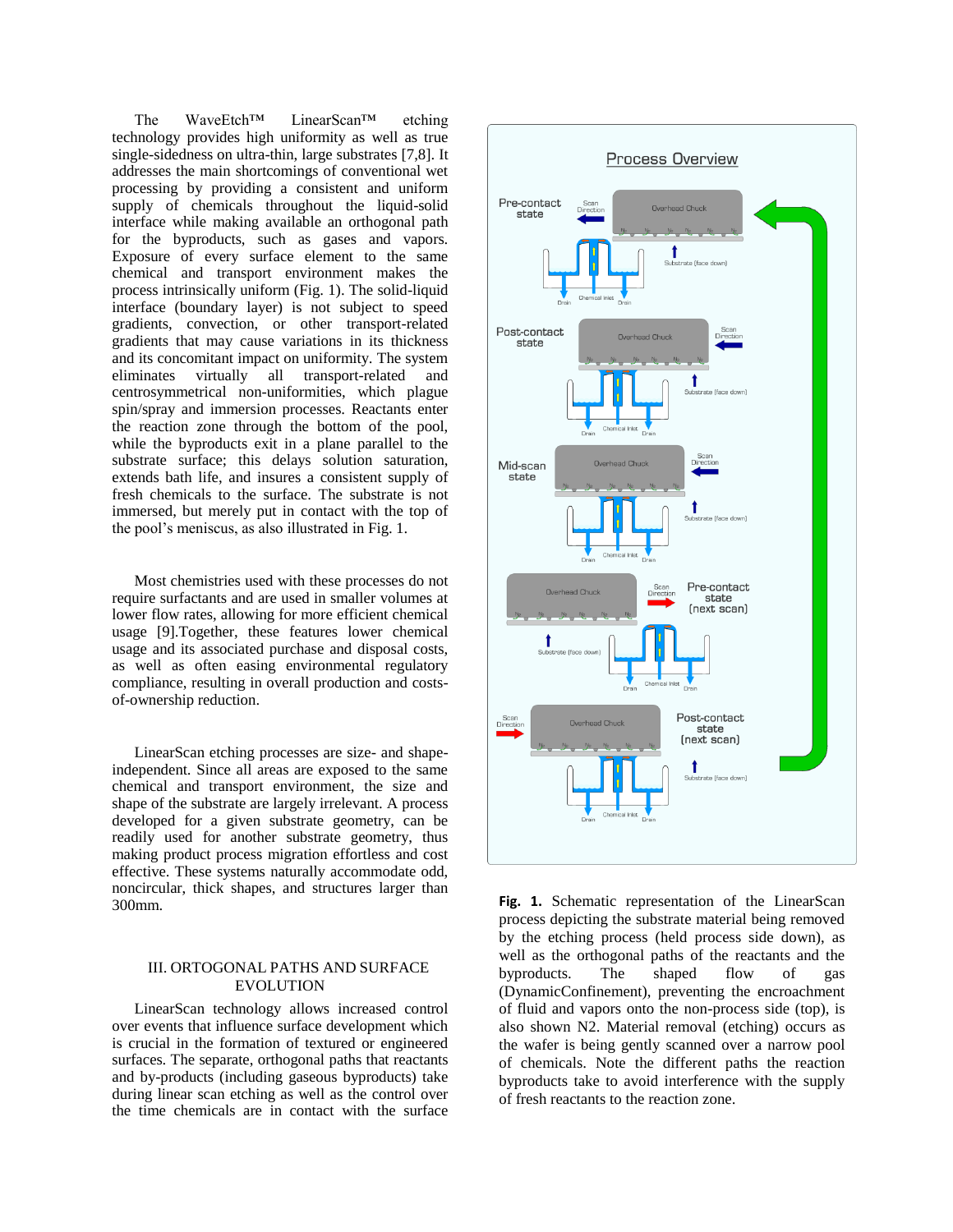

**Fig. 2.** Confocal microscope rendered image of a LinearScan textured surface with an acidic solution viewed at 50X magnification. Note the complex and convoluted nature of the surface, and the absence of smooth flat facets. Sa=0.65  $\mu$ m, Sq=0.81  $\mu$ m, Sz=7.52  $\mu$ m (average, RMS, and maximum roughness depth areal parameters respectively, as per ISO 25178). Such surfaces offer an increased surface area for mechanical interlocking of deposited films, as often required in backside metallization.

between scans, allow for a variety of surfaces to be engineered. Textured surfaces are required in applications such as solar cells and backside metallization to achieve lower reflectivity and improved adhesion, respectively.

Gas evolution during etching plays an important role in surface development, as well as "bubble" nucleation and detachment. LinearScan allows for control of some of the parameters that determine such bubble formation and the impact that the size and spatial distribution of their gas-solid interfaces has on the formation of the surface during etching. Parameters such as scan speed and surface fluid velocity determine the thickness of the boundary layer and the consequent transport characteristics of the process.

Acidic textures are oftentimes desirable because they are faster to achieve and produce complex nonfaceted surfaces. LinearScan produces acidic textures of a wide range of scales and on different materials. Fig. 2 shows the image of a silicon textured surface for a backside metallization application. The peak-tovalley scale is approximately 7 µm although the attainable range by the LinearScan acidic texturing processes is from sub-micron to tens of microns.

These surfaces are produced in a few seconds to a couple of minutes depending on the amount of material to be removed and the desired final roughness. It is important to notice the complex and non-faceted nature of the surfaces which is a desirable morphology for applications such as backside metallization. The convoluted nature of the surface allows for a very large interfacial area between the metal film and the substrate material resulting in considerable "interlocking" and consequentially increased adhesion strength. The technology is equally capable of producing faceted surfaces by alkaline processes [9].

# IV. THINNING AND PACKAGING

Wafer thinning is one of the native applications of the LinearScan etching technology. It allows for thinning of mounted or un-mounted, taped or un-taped substrates with superior uniformity (Fig. 3), no edge damage (Fig. 4), and without requiring any form of backside protection. Substrate assemblies, at any point in the packaging process, of virtually any thickness, structure, and size are all compatible with the LinearScan etching process. Chemical thinning is also an important step in removing sub-surface damage after grinding or other stress-inducing operations.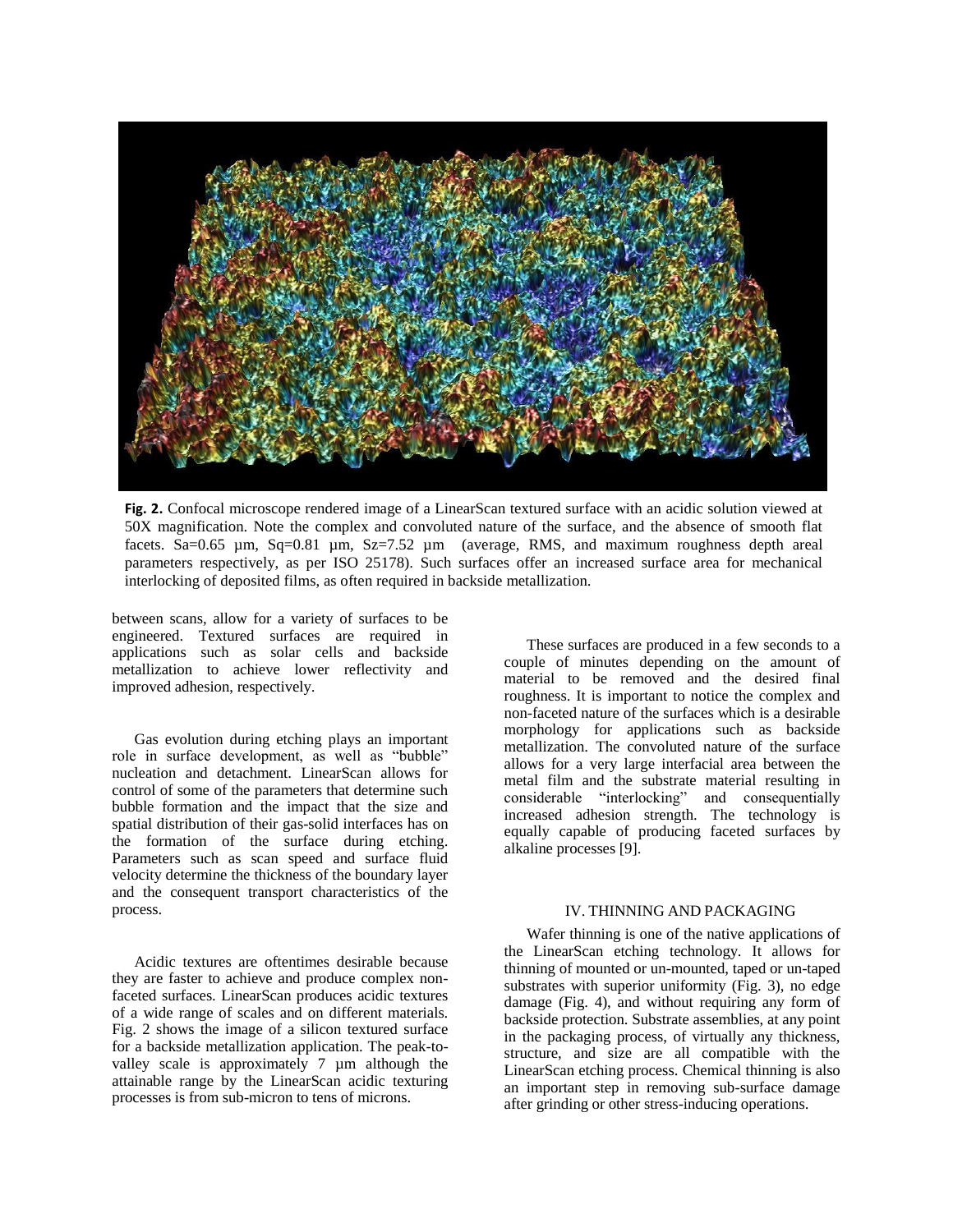

**Fig. 3. WaveEtch technology is size independent as illustrated by TTV data on Si wafers 4", 6", and 8" in diameter.**



**Fig. 4. Cross section SEM of WaveEtch-thinned to 125 um Si wafer. Notice smooth edge and lack of rollover and edge serrations. The etch process does not require backside protection of any sort.**

LinearScan etching systems are particularly well suited to handle and process very thin substrates. The unique process is carried out with no violent spinning, no need for lateral confinement by pins or other hard devices that may damage the wafer's edge, and no dynamic loading due to high rotational speeds. In the absence of hydrodynamic edge effects, the edges of the wafers are free of edge sharpness and the formation of other features common in spin/spray etch systems that significantly weaken the substrates [10].

The ability to use virtually any chemistry to interact with any substrate material enables the systems to process any material of interest. In addition to packaging applications, the systems are being used to etch or thin InP, Ge, GaAs, Si, polysilicon, glass, and quartz, among others. Substrates of odd shapes and within a large range of size and thickness are being processed. This method provides a new way to do wet thinning for packaging applications in a more precise, efficient, and environmentally friendly manner.

### ACKNOWLEDGEMENTS

WaveEtch™, LinearScan™, and DynamicConfinement™ are trademarks of Materials and Technologies Corp. (MATECH)

Ricardo I. Fuentes is the founder and president of Materials and Technologies, Corp., (MATECH), 22 Bill Horton Way, Wappingers Falls, NY 12590, United States. Phone (845) 463-2799, e-mail info@matech.com.

# **REFERENCES**

- [1] Marc J. Madou, "Fundamentals of microfabrication: the science of miniaturization" 2002 CRC Press, LLC, p. 110.
- [2] Robert Castellano, "Wafer & Device Packaging and Interconnect" September/October 2010 p.10.
- [3] Eric Mounier and Amandine Pinagalli, "Thin wafers win majority in electronics by 2016," Solid State Technology, October 2011.
- [4] Yole Development Report, Thin Wafers, Temporary Bonding Equipment & Materials Market 2012, October 2012.
- [5] Ricardo I. Fuentes, "Intrinsically Uniform Single-sided Wafer Thinning", Levitronix User Conference, 2011.
- [6] IWLPC, 6th Annual International Wafer-Level Packaging Conference proceedings, October 27-30, 2009, Santa Clara, CA.
- [7] Ricardo I. Fuentes, "Extending Process Flexibility for Singlewafer Etch," Solid State Technology, July 2007.
- [8] Ricardo I. Fuentes, "Single-sided Wafer Thinning and Handling," Chip Scale Review, Jan/Feb 2011.
- [9] Ricardo I. Fuentes, "Single-sided Wafer Thinning for 3D Integration," Annual International Wafer-Level Packaging Conference proceedings, 2010, Santa Clara, CA.